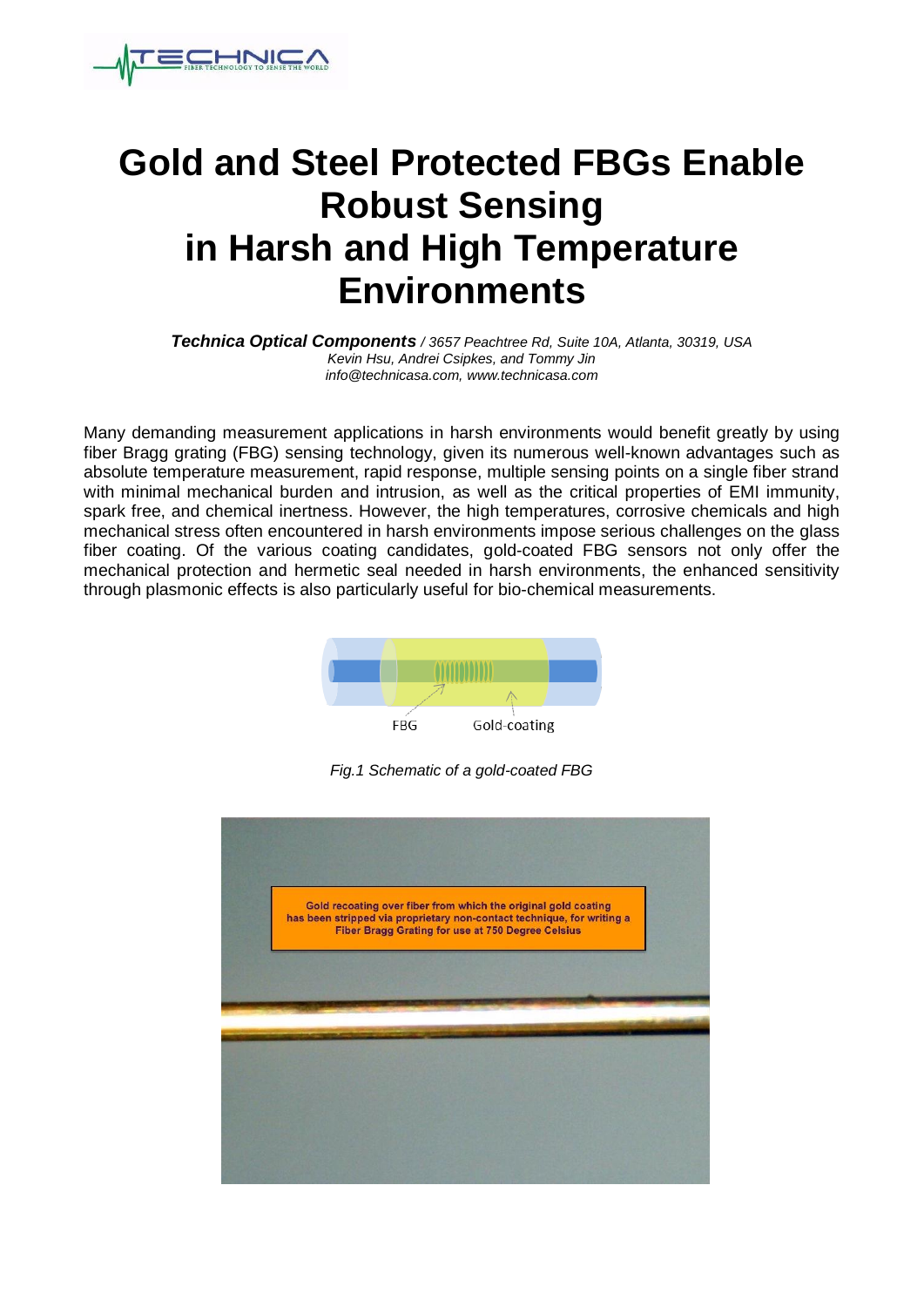



*Fig.2 Photos of Technica "T25 Gold Coated FBG": Gold-Recoating on Single Mode Fiber* 

Often in harsh environments the operating temperature can be quite high. Typical FBG sensors can endure temperatures in the range between  $\sim 300^{\circ}$ C to  $\sim 700^{\circ}$ C depending on grating types [1-3]. Various promising techniques have been developed to increase the temperature limitations of FBGs, including micro-structured FBGs (fs-FBGs) written by femtosecond (fsec) IR lasers and regenerated fiber-Bragg gratings (i.e., chemical-composition gratings (CCGs, RFBGs, regen-FBGs)) that can operate stably to ~1,050°C for silica-based fibers, close to the transition temperature of the material (~1,200°C) [3-5]. These techniques also work for up to 1,900°C for sapphire waveguides.

To fully utilize the maximum temperature range of the FBG sensors, and to prevent from chemical corrosion and mechanical fatigue, metallic fiber coating materials are usually applied. Aluminum, copper, and gold coated fibers can withstand a wide range of temperatures, with aluminum-coated fibers rated from -269°C to +400°C, copper coated fibers rated from -269°C to +500°C, and goldcoated fibers rated from -269°C to 750°C, though for most applications the gold coated fibers will continue to protect the fiber to 1,000°C. The high-temperature performance of gold-coated FBG sensors, combined with excellent corrosion resistance and the ability to be soldered or brazed, makes these sensors ideal for many demanding sensing applications, such as in power plants, turbines, combustion process, aerospace, and deep-well oil/gas exploration, hot pipelines, etc.

To meet the demand of these applications, Technica has developed reliable processes to end-strip or window-strip acrylate, polyimide, aluminum, copper, and gold coated fibers, fabricate the hightemperature FBGs, and then recoat with acrylate, polyimide, or gold coating. This fabrication process allows for varying lengths of window stripping with very controllable and repeatable stripping length control. The gold recoating process that follows the process of writing the FBGs provides very good adhesion between the gold recoating layer and the bare fiber glass surface, and can endure 100 KPSI pull force on the gold fiber containing the FBG sensor, prior to exposure to the high temperatures. Furthermore, in addition to offering gold-coatings on its high-temperature FBGs (T98 and T160) [11,12], Technica can also provide gold-coating on its standard FBGs (T25) [13]. Being naturally hermetically sealed and mountable by standard metal bonding techniques, gold coated fiber based standard FBGs make for the ideal optical circuit device or sensing core component, the focus of another paper.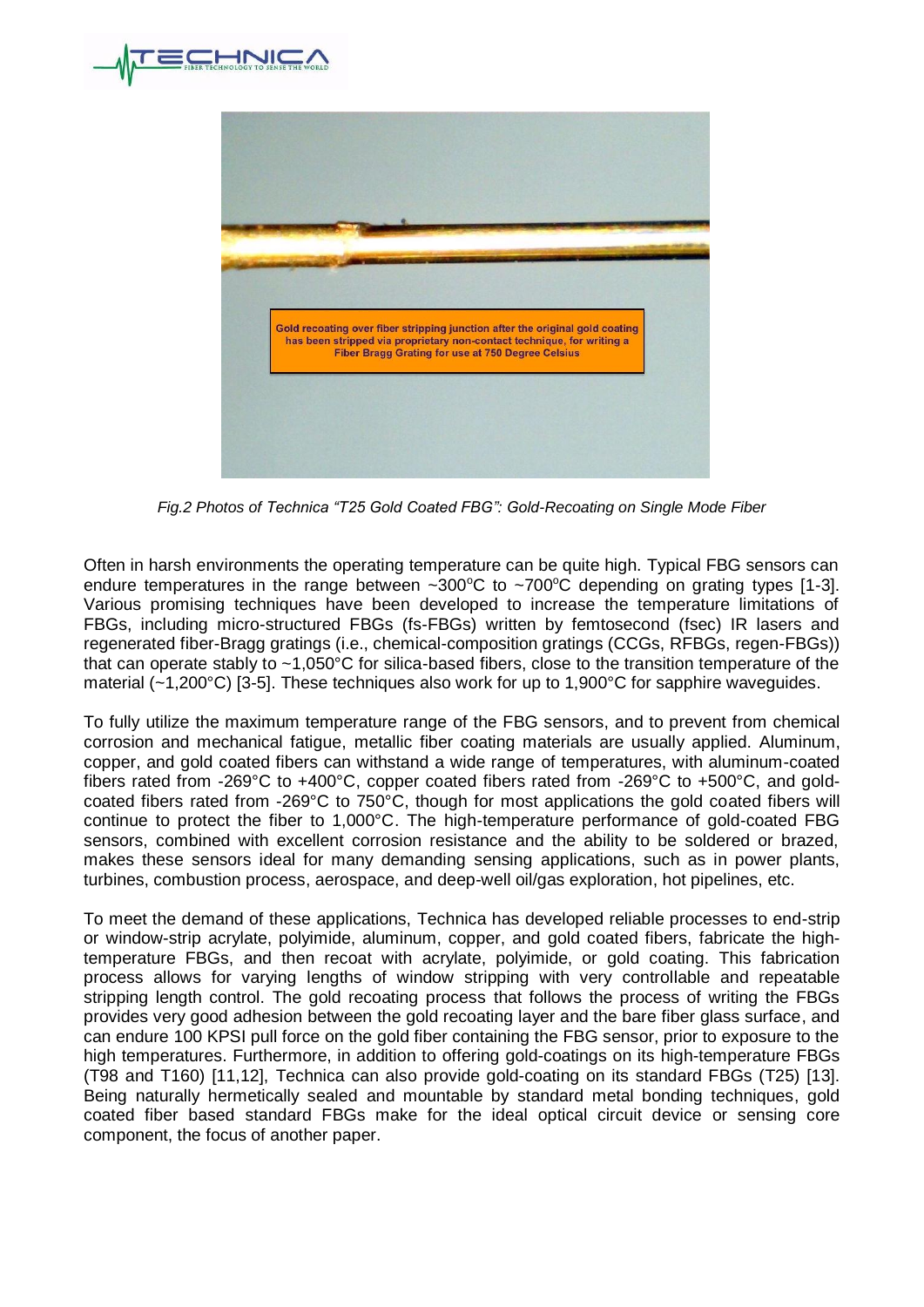

Fig.2 shows photo examples of (a) gold recoating over original gold-coated fiber and (b) gold recoating over a stripped junction of a gold-coated fiber. The gold recoating proves to have durable adherence and uniformity in all cases.

Whether written with Excimer Lasers or Femtosecond Lasers, FBGs will shift in wavelength when first exposed to high temperatures as the supporting fiber structure settles into the new environment. Customers Users who can calibrate these temporary effects in the field can choose from a wider range of FBGs and FBG Array options. However, applications requiring that a precalibrated plug-and-measure high-temperature FBG sensor is delivered in the field are in need of an industrial grade product that has been pre-annealed. For high temperature applications Technica applies an additional annealing step to the FBGs at a temperature of  $100^{\circ}$ C above the specified maximum temperature (Technica's present annealing limit is  $1,200^{\circ}$ C). During the annealing process a proprietary manufacturing technique is applied to partly or entirely erase and regenerate the FBG, permanently altering the molecular structure of the single mode fiber waveguide at the location of the FBG, a process yielding a very stable and settled component for field use. Once the FBG or FBG array is installed and in operation above  $300^{\circ}$ C, the acrylate and polyimide coating will vaporize leaving almost no residue, while for fibers with gold coating said coating would remain stable to 750°C, above which it too will begin changing its properties and ultimately melting above 1,000°C, all while the High-Temperature FBGs that have been written into these fibers will continue working. When robust fiber protection is needed during FBG sensors field operation to 1,000°C, the FBG or FBG array can be inserted into a steel tube that can easily withstand 1,000 $\degree$ C, open or sealcapped at one end, and transitioned into standard pigtails terminated with FC/APC or other customer specified connectors at the other end. Here the key is the low-friction surface of the steel tube interior. As a reference, Table-1 below lists the typical performance range of Technica's T98 and T160 high-temperature FBG sensors.

| Parameter                                                 | <b>Specifications</b>                                                                                                            |
|-----------------------------------------------------------|----------------------------------------------------------------------------------------------------------------------------------|
| Wavelengths / Tolerance                                   | 1460 to 1620 nm, +/-1 nm;<br>980, 1060, 1310 nm, other                                                                           |
| Reflection BW (FWHM)                                      | 0.1 nm to 2.0 nm; other opt.                                                                                                     |
| Reflectivity %                                            | >40%; other options                                                                                                              |
| <b>FBG Length</b>                                         | $5$ mm $-10$ mm                                                                                                                  |
| <b>SLSR</b>                                               | 15 dB; other options                                                                                                             |
| <b>Response Time</b>                                      | 1 <sub>ms</sub>                                                                                                                  |
| Maximum Temperature Options                               | Up to $+300^{\circ}$ C<br>Up to $+500^{\circ}$ C<br>Up to $+700^{\circ}$ C<br>Up to $+850^{\circ}$ C<br>Up to $+1.000^{\circ}$ C |
| <b>Fiber Coating and Protection</b><br>Options            | Polvimide, Gold, Steel,<br><b>Bare Fiber</b>                                                                                     |
| <b>Fiber Type and</b><br><b>Cladding Diameter Options</b> | Single-Mode Non-PM / PM<br>125 (std), 80, 50um DIA                                                                               |
| <b>Sensor Configurations</b>                              | Single-Ended, Double-Ended,<br>or Multi-Sensor Array                                                                             |
| <b>Fiber Pigtail Length</b>                               | 1 m, other options                                                                                                               |
| <b>Fiber Bend Radius</b>                                  | $>17$ mm, other options                                                                                                          |
| <b>Optical Connector</b>                                  | FC/APC, or custom                                                                                                                |

*Table.1.* Typical performance parameters of the T98 and T160 high-temperature FBG sensors*.*

Finally, for temperatures up to 1,900°C Sapphire rods serve as a good candidate material. In this case the FBG is written by fsec laser technique. However, Sapphire fiber in actuality comes in 100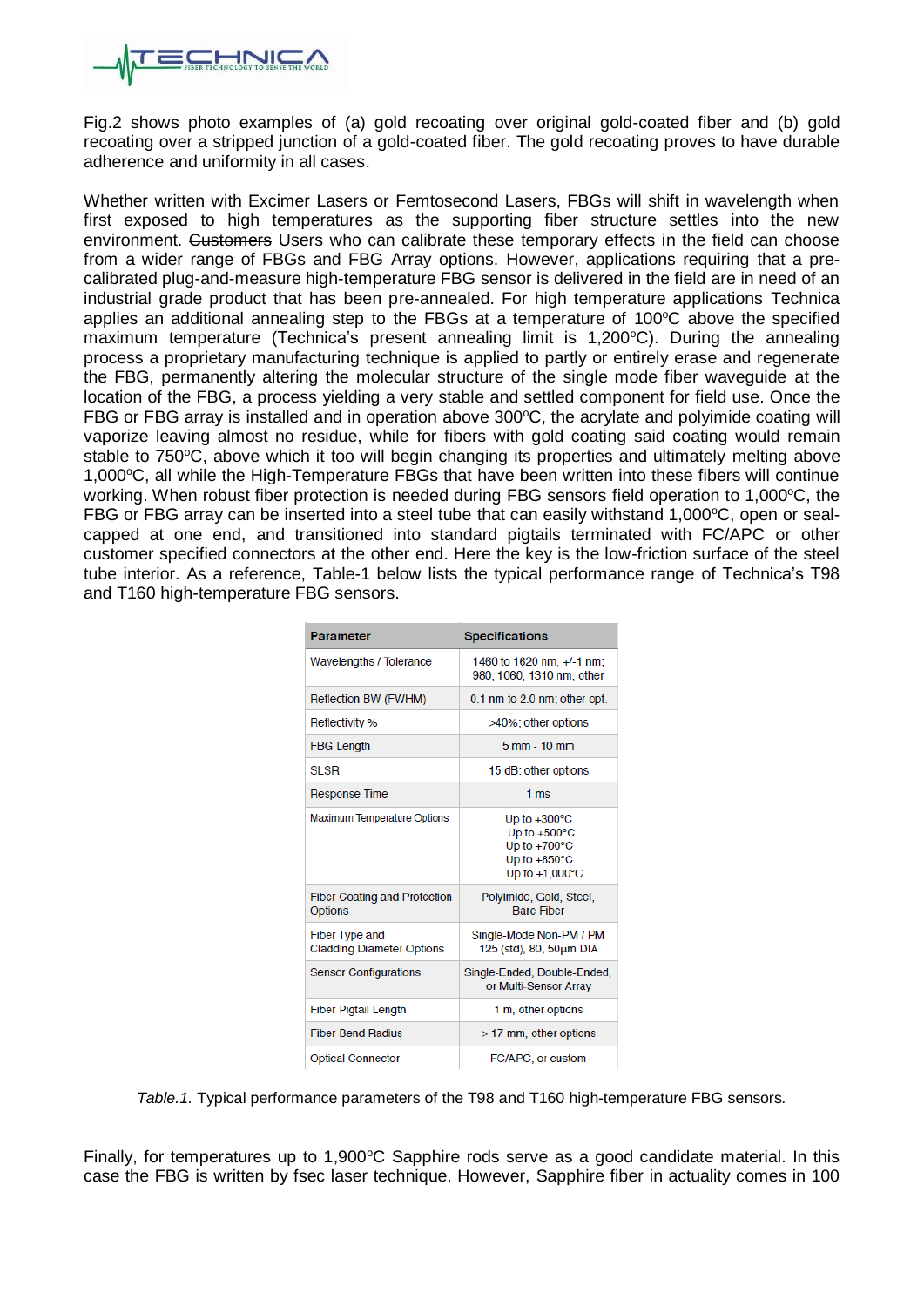

or 75 um diameter rods (no cladding, no coating) and its highly multi-mode nature introduces very high-loss when attempting to couple light into a single-mode fiber. Such associated technical challenges in optical coupling and packaging of Sapphire fiber will be resolved in due time.

Gold-coated FBG sensors have also enabled a powerful bio-chemical sensing approach by utilizing the surface plasmon resonance (SPR) effect. Such label-free bio-chemical sensing has become quite promising because of the high sensitivity and rapid response of the underlying FBG sensors. Various techniques have been developed in order to allow the guided optical field to have effective interaction with the gold coating, including reducing fiber cladding by tapering or side polishing, writing tilted FBG (T-FBG) (Fig.3(a)), or applying long-period FBG (LP-FBG) (Fig.3(b)). The SPR sensors based on T-FBG (T75) [14] and LP-FBG (T30) [15] are practical and efficient without compromising the fiber mechanical integrity while side-polishing technology promises to bring significant other benefits.



*Fig. 3(a) Gold-coated Tilted-FBG. The arrows in purple color represent cladding modes.*



*Fig. 3(b) Gold-coated Long-Period-FBG. The arrows in purple color represent cladding modes.*

The competitive advantages of gold-coated FBGs, such as sensitivity, compactness, remote sensing capabilities, in the context of bio-chemical sensing, are particularly useful for integration into cell culture equipment for in situ whole cell sensing, and for real-time analysis of cellular behavior [6- 8]. By taking advantages of the existing fiber-optic communication technology, both the fiber devices and the interrogation equipment can be highly cost-effective compared to the more complex and bulkier custom designed optical sensing platforms. The wavelength shift of the SPR on gold-coated T-FBG has been found to be an efficient technique for revealing the electrochemical activity of the surface localized bacterial cells in electro-active biofilms (EABs), thereby opening up a multitude of opportunities for monitoring EABs in various hard-to-reach environments [9].

Another approach to access the gold coating is to utilize the scattering of visible broadband light source through the standard telecom FBG and detect the subsequent effect with the gold coating [10]. Specifically, a broadband visible light source is launched into the gold-coated standard telecom FBGs, Bragg scattering occurs at the grating region and light is scattered in the cladding, creating an evanescent field at the interface between the cladding and the surrounding medium. The gold layer further enhances the evanescent wave. When the FBG sensor is exposed to an analyte surrounding the sensing area, absorption occurs at specific wavelengths corresponding to the analyte's absorbing wavelength. A spectrometer can be used to measure the output absorption spectrum.